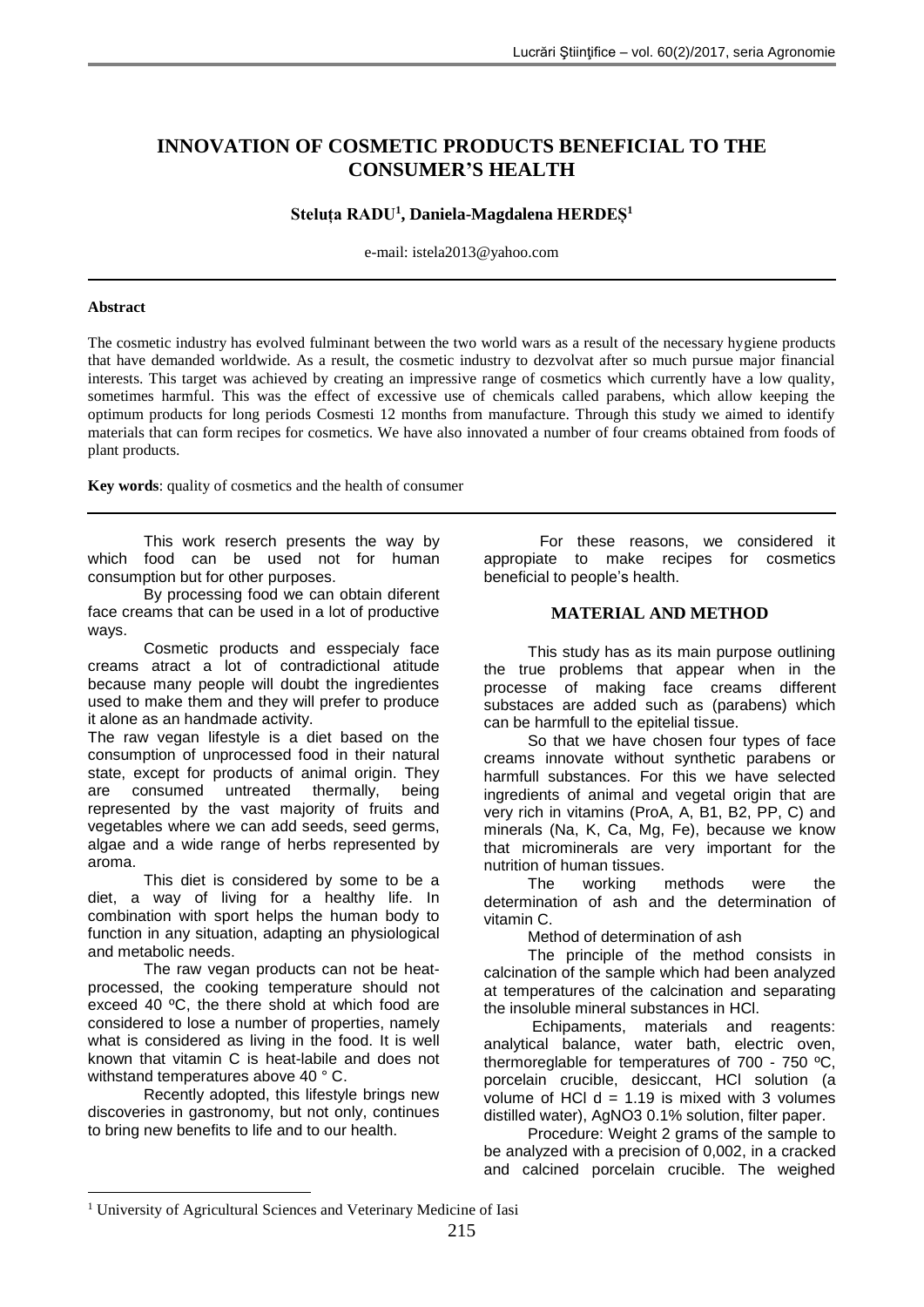sample crucible is heated to the flame of the gas bulb until the sample is converted to ash. Insert 1h into the calciner, removed and cooled on a porcelain plate, moisten with a few drops of water the black spots. To remove water, keeped the crucible at the mouth of the oven until the water is completely removed. After that we continued calcination for 2 more hours. The porcelain capsule was removed from the oven and cooled in the desiccator.

Over the ash obtained add 10 ml of HCl, cover the crucible with a glass cover and heat on the hot water bath for 10-15 minutes. Cool the contents and filter through a filter paper. The crucible and the paper are washed with 20 ml of HCl and hot water until all HCl is removed. HCl is considered to be eliminated when the washing water does not form a white precipitate in the presence of silver nitrate. Insert the filter into the porcelain capsule, burn to carbonization paper, place it in the calciner for another 30 minutes. Cool the sample in the desiccator and weigh to the nearest 0,002 g.(3)

Method of determination of vitamin C:

The principle of the method consists in quantifying of ascorbic acid in an extract with oxalic acid or with a solution of meta-phosphoric acid and acetic acid, titration of the extract with 2,6 dichlorophenolindophenol until color pink. Reagents and utensils: oxalic acid, CuSO4, indophenolic dye, distilled water, Berzelius and Erlenmayer glasses, pipettes, burette, 100 ml bottles.

Procedure: Weigh 10 g of the product to which we mixed, then add 50 ml of oxalic acid and homogenizing the mixture. After homogenization, the sample is placed in to 100 ml volumetric flask and made with distilled water and then filtered the extract with a filter paper.

After whole of the filtration, from the homogeneous sample, introduced 5 ml of the extract into a titration beaker and titrate with indophenolic dye until the pink color turns, recording the volume entering the titration. In parallel, a blank sample of 10 ml of oxalic acid and titrated with indophenolic dye was made as in the case of the initial sample, noting this time also the volume entering the titration.(4)

The working method is based on the creation of four cosmetics for the purpose of hydration,antiacnee, fat and exfoliating creams.

In this context we have used: honey, natural yougurt, eggs, natural starch, sweet almond oil, olive oil, coconut oil, orange, lemon, sea buckthorn, cucumber, chamomile and mint.

1. The almonds are used to produce almond oil and almond butter, similar to peanut butter. All of these are finally products which to make the vitaminization and mineralization of skin epitelial tissues. It's contained vitamin E, fibers, riboflavin, Mn, Mg, Cu, P, Ca, K, Fe and antioxidants. (7)

2. The coconut and coconut kernel contain microminerals and nutrients that are essential to human health and therefore coconut is used as food by peoples in tropical countries. (2)

3. The lemons contain a very important source of vitamin C and fiber. In addition, we can highlight the presence of antioxidants and phytochemicals that help the human body to prevent diseases. (7)

4. The oranges contain vitamin C, thiamine and fiber, most soluble, which greatly help in regulating blood glucose and reducing cholesterol. An important nutritional intake of this fruit is given by vitamins A, B6 and minerales - Ca, Mg, K, folic acid and pantothenic acid. In addition to this, some antioxidants, such as betacrytoxanthin, zeaxanthin and lutein, can be added, and these are pressented in a smaller amount. (7)

5.The honey contains many compounds such as organic acids, proteins, amino acids, minerals, flavonoids, polyphenols, vitamins, aromatic compounds. All of these along with phenolic compounds play an important role, contributing to the maintenance of people's health. (1)

6.The eggs are used in creams binder and coagulant capabilities and due to their proteins content it allows the maintenance of human body cells.

7.The yogurt obtained by fermentation and natural coagulation of milk due to its nutrients (K, B2, A, B1, C, Fe, Mg, Ca) nourishes the tissues of the skin and in particular produces their mineralization.(6)

8.The buckthorn is used in the food, pharmaceutical and cosmetics industry. The sea buckthorn contains twice as much vitamin C as the carrot and 10 times more than the citrus fruit. Vitamins present in the fruit are: A, B1, B2, B6, B9, E, K, PP. We also find cellulose, betacarotene and microelements such as P, Ca, Mg, K, Fe, Na and complex oils.(8)

9. The cucumber contains proteins, vitamins B1, B2, B3, B6, C and microelements such as Fe, Mg, P, K, Zn. In the cosmetics industry, cucumber is widely used in various creams and lotions for the skin, having a calming effect, restoring PH's skin, being slightly astringent and has a strong moisturizing effect due to excess water in the pulp.(8)

10.The leaves of the mint represent the raw material which contains volatile oil (0.5-3.5%). It also comes in the composition of various medicinal teas. Mint leaves contain a large amount of volatile oils, polyphenolic substances, tannins, flavonoids and bitter principles. Due to its content in volatile oils, it is much used not only as a medicine but also as a flavoring in the cosmetic and food industry. In cosmetics it is said that mint reduces pores, heals acne by its anti-inflammatory action and reduces excess sebum. (5)

11. The chamomile flowers are the richest in active principles and contain volatile oil (0.5-1.5%) rich in azulenes and other valuable compounds. They have antiseptic, anesthetic, carminative, anti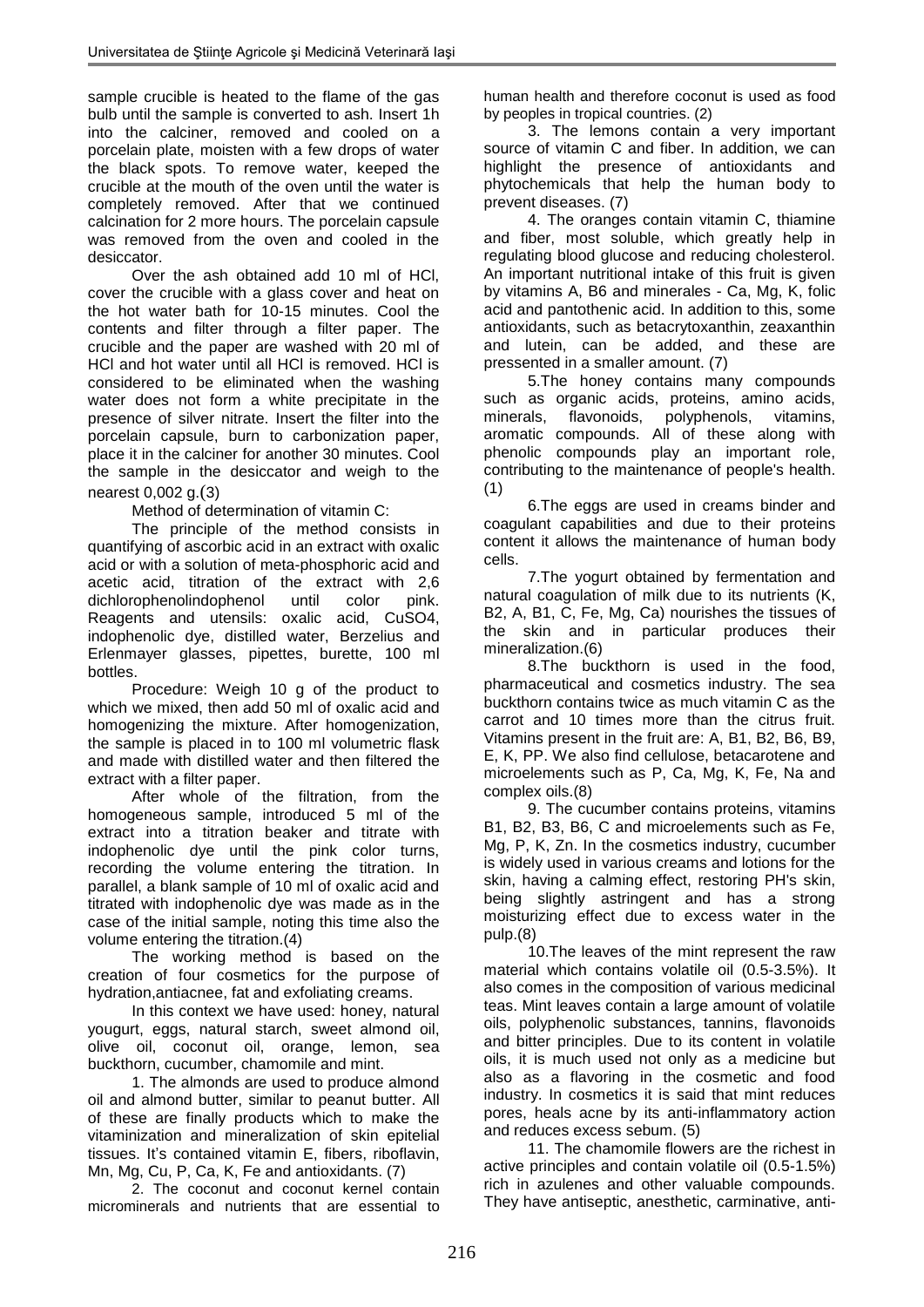inflammatory actions. Teas or pharmaceutical products are used internally in inflammation of the digestive tract or disease so that it in the gastric, colonic, sweat-based teas. It is used for various cosmetic preparations.(5)

The pH of the skin varies depending on the area, so the normal skin has a pH of 6, is therefore a balanced skin, the dry skin has a lower pH of 6, is therefore acidic and the fatty complexion has a PH higher than 6, so it's an alkaline skin. Hygiene and care, cosmetic products play a significant role influencing the skin pH, so it is important to consistently appeal to the right compositions.

## **RESULTS AND DISCUSSIONS**



Figure 1 **The dynamics of the humidity samples**

We have registered 25% humidity for the moisturising cream, 60% humidity for exfoliating cream which are destinated for cleaning of skin tissue and 21%, 23% for antiacnee and fat cream. The results are coresponding with the sample′s destination (*figure 1*).



Figure 2 **The dynamics of the acidity and PH creams** Testing the acidity of the samples we should

be say that moisturing and exfolianting creams have an acidity by 3-4% more than antiacne cream which having just 1%, and fatty skin cream with 2%.

Coresponding the moisturing cream and exfolianting cream have a PH by 4,5-5 and antiacne cream have a PH by 8,5 and faty skint cream 9,0 what means an alkaline pH.



**cosmetic recipes**

Analysing the vitamis content of each cream we have registrated that the first recipe (moisturising cream), the third recipe (cream for fat) and the fourth recipe (exfoliating cream) have about 0.074 - 0.134mg/100g ProA and A, while the second recipe which presents the antiacnee cream has a low content of vitamin A. The cause of vitamin A growth is related to the presence in the recipes of raw materials sources: yoghurt, coconut oil, almond oil, sea buckthorn, cucumber.



Figura 4 **The dynamics of the vitamins B and PP at the cosmetic recipes**

Regarding the B1 and PP content of vitamins, we found an increased content of vitamin B1 and PP in the moisturizing cream compared to other anti-acne and exfoliating creams and for fatty pointment, where the vitamis B1 and PP content is lower. In this situation, vitamin B content has been improved as a result of the use of the following ingredients: egg, honey, olive oil and yogurt.(figure 4)



Figure 5 **The dynamics of the vitamin C content**